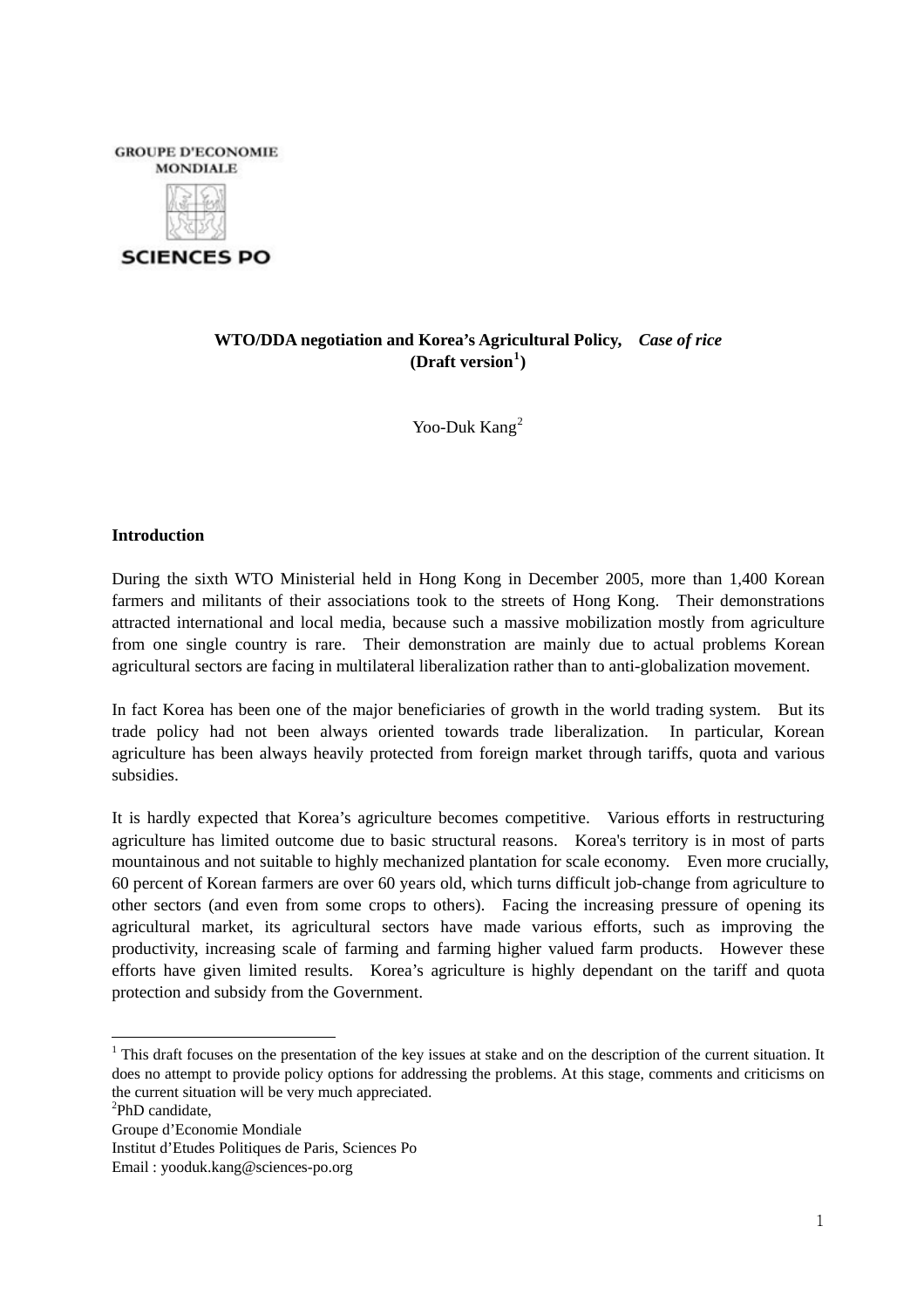Debates on opening Korea's agriculture can be explained by the interaction of two factors, internal and external factors.

(i) Internal: Currently, the agriculture's share in Korea's GDP is 2.7 percent and farmers become a small group in the economy, being only 3.7 percent in total population. But they are not necessarily small in politics, because they are considered important, due to agriculture's non-economic roles such as conservation of territorial balance and food security. Korea had experienced severe food shortage after the Korean War (1950-1953) and food shortage had continued until the early 70s. This experience of the former generation is still alive in Korean public mind, even though Korea is already developed industrial economy. Besides given that Korea's economic transformation from agrarian economy to industrial economy was very rapid, actually most of Koreans have family background in rural areas. This creates public sympathy on farmers group and contribute to their political influence which is stronger than their actual contribution to the Korea's economy.

(ii) External: As Korea is heavily dependant on its non-agricultural exports (more than one third of its GDP), the more its economy benefits from trade liberalization on non-agricultural products with trading partners, the stronger the pressure from exporters (mainly USA) for liberalization of its agricultural markets becomes. In consequence, Korea's export-driven economic growth model conflicts more and more with protection in agriculture in international debates.

Besides, it has been more and more difficult for Korea to escape from the multilateral liberalization agenda. The expected outcome of the on-going Doha Development Round (DDR) agenda is more substantial and far-reaching than former Rounds for the agriculture. It is therefore more necessary for Korea's agriculture to be reformed in advance in order to be compatible with requirement of the expected outcome of the DDR agenda.

What follows concentrates on rice, both because rice is the most protected single item as shown below in detail and because Korea's trading partners (from the US to Thailand) have strong stakes in the market access for this product. Rice is all the more important because its production represents more than one third of Korea's agricultural output in terms of value and domestic supports in Korea's agriculture are concentrated on rice.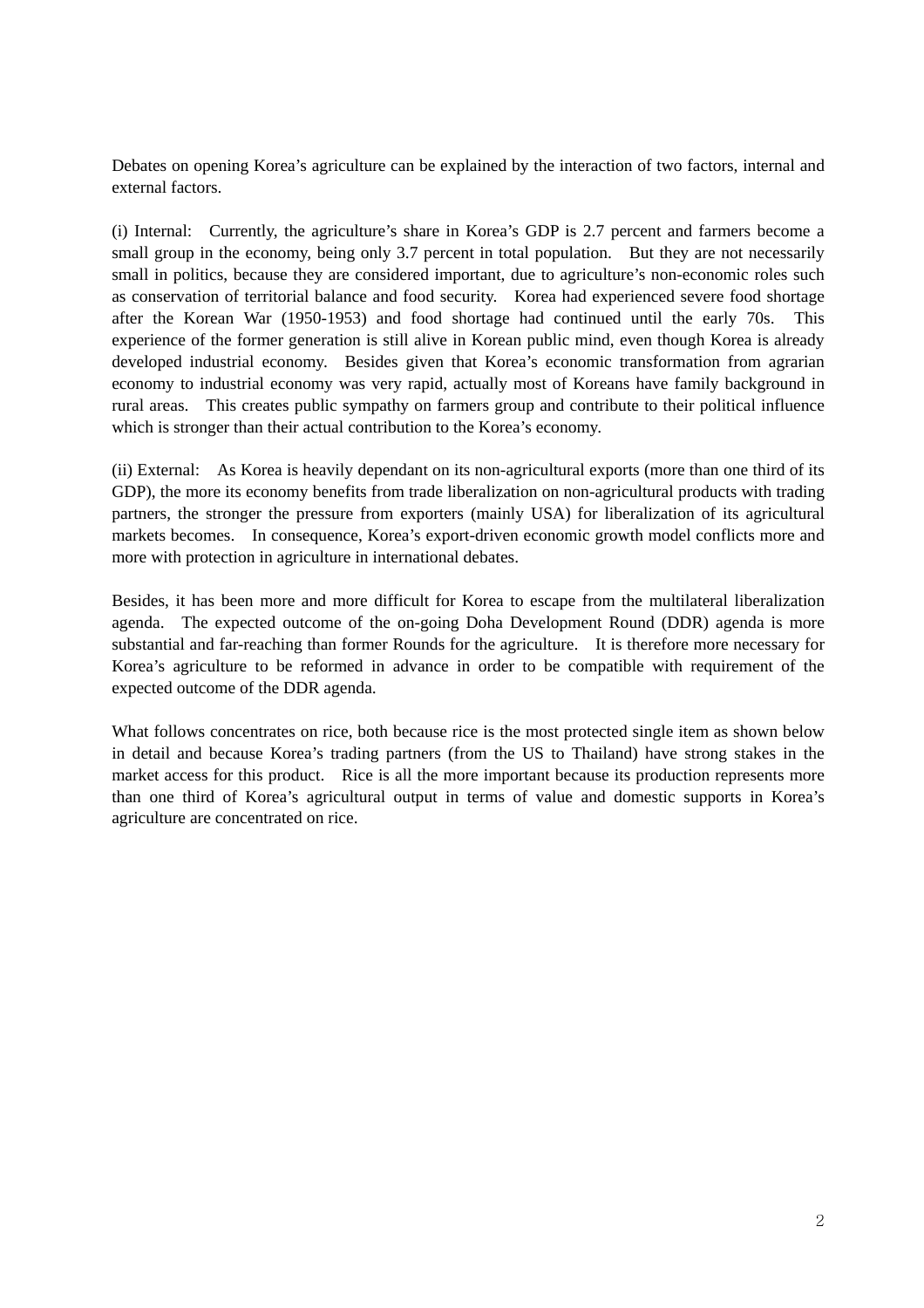### **Korea's commitments to the WTO**

The liberalization efforts - though very modest – had first begun in the early 1980s and had taken a prior qualitative step forward with Korea's compliance to the 1994 Uruguay Round of GATT. The economic crisis in 1997-1998 and subsequent reforms accelerated the liberalization of the country's trade policy in manufacturing. But agriculture, and especially rice, escaped from this liberalization.

Existing Korea's commitments to the WTO consist mainly in two aspects: Aggregate Measurement of Supports (AMS) and Minimum Market Access (MMA). First issue includes various supports to agriculture such as subsidy and double-price policy and second one is related to tariffication of the trade protection.

# *Korea has been reducing AMS according to its commitment to the WTO…*

Korea's base year total AMS was reported to reach the amount of 1,718.6 billion won (1.43 billion US dollars) in 1994, more than 91 percent of which from rice support, as shown in Table 1. The remaining AMS for other products including barley, soybean, maize, and rape seeds accounts only for less than 9 percent of the total. This total AMS is subject to reduction by 13.3 percent over 10 years as presented in table 2.

|                  |                | . .                |              |
|------------------|----------------|--------------------|--------------|
|                  | AMS (bil. won) | AMS/Production (%) | Share $(\%)$ |
| <b>Total AMS</b> | 1,718.6        |                    | 100.0        |
| Rice             | 1,568.4        | 24.8               | 91.3         |
| <b>Barley</b>    | 52.3           | 17.4               | 3.0          |
| Soy bean         | 72.9           | 34.1               | 4.2          |
| Maize            | 22.6           | 79.9               | 1.3          |
| Rape seeds       | 2.4            | 53.3               | 0.1          |

Table 1

### Aggregate Measurement of Supports for Korea

Source: Republic of Korea "Schedule LX - Republic of Korea: Agricultural Products" 1994

This commitment to reduce AMS has driven Korea's support policy toward less distorted one, especially in the case of rice. Rice purchase system of the Korean government had been based on "double-price system" in which the Government guarantees the purchase of rice by a higher price than market price. This trade-distorting "domestic price support" policy in MPS category in terminology of OECD was subject to Korea's reduction commitment on AMS on agriculture in the Uruguay Round (Amber box). As presented in table 2 the AMS was to be scheduled to be reduced by 13.3 percent over 10 years and Korea's agricultural supports policy had to be adapted according to this commitment.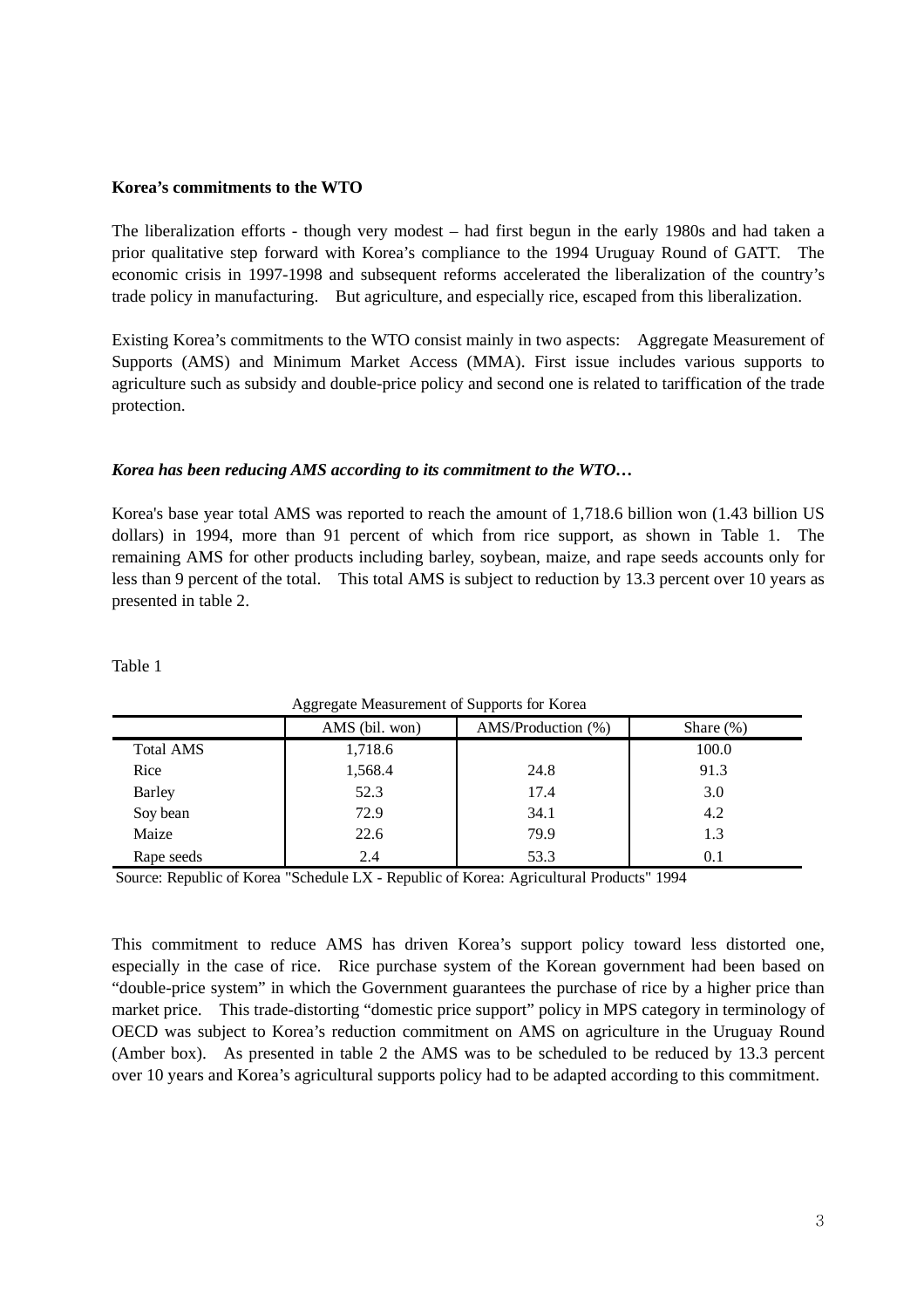| AMS reduction schedule for Korea |                                                                               |      |      |       |       |       |       |       |       |       |       |
|----------------------------------|-------------------------------------------------------------------------------|------|------|-------|-------|-------|-------|-------|-------|-------|-------|
| Year                             | Baseline                                                                      | 1995 | 1996 | 1997  | 1998  | 1999  | 2000  | 2001  | 2002  | 2003  | 2004  |
|                                  | AMS 1,719 1,696 1,672                                                         |      |      | 1.650 | 1.627 | 1.604 | 1.581 | 1.559 | 1.536 | 1.513 | 1.490 |
|                                  | $\alpha$ n iii $\alpha$ it is in the $\alpha$ in the $\alpha$ is the $\alpha$ |      |      |       |       |       |       |       |       |       |       |

Source: Republic of Korea "Schedule LX - Republic of Korea: Agricultural Products" 1994

In 2003, government introduced new support policy "Direct payment for rice earning" which replaced the "double-price system" for rice from year 2005. This support system is considered less tradedistorting. In this reform, the Government supports 80 percent of difference between target price in a base year and market price through "fixed direct payment" and "variable direct payment". The fixed direct payment is designed in principle to be *"decoupled"* support which does not motivate more production of rice, while variable direct payment can be still linked to production.

# *… but still Korea has a lot more domestic support rate than OECD average.*

In order to quantify overall domestic support on agriculture, OECD use different methodology such as Producer Support Estimate (PSE), Market Price Support (MPS) and Total Support Estimate (TSE).<sup>[3](#page-3-0)</sup> Korea's support to producers (% PSE) was 76% in 200[4](#page-3-1), and it is double the OECD average. $4$  The most trade-distorting support, MPS represents 93 percent of the PSE in 2004. The level of support measured by the producer Nominal Assistance Coefficient (NAC) shows that Korea's NAC, 2.79 (2001- 2003) is much higher than the average 1.45 of OECD countries. It means that current Korean farm receipts are 179% higher than if entirely generated in world markets without any support.

The overall reduction of PSE by 12.5 percent over recent period (1995-2004) is mainly due to the gradual decrease in price support according to Korea's AMS reduction commitment to WTO and its preparation to the expected outcome of on-going DDR negotiation.

<sup>&</sup>lt;sup>3</sup> OECD Agricultural Policy 2004

<span id="page-3-1"></span><span id="page-3-0"></span><sup>&</sup>lt;sup>4</sup> Support to producers in 2001-03 was below 5% of farm receipts in Australia and New Zealand, 20% or less in Canada, Mexico, Poland, Slovakia, Turkey and the United States, around 25% in the Czech Republic and Hungary, 35% in the European Union. Korea has the highest percentage of PSE, 60% or more with Iceland, Japan, Norway and Switzerland.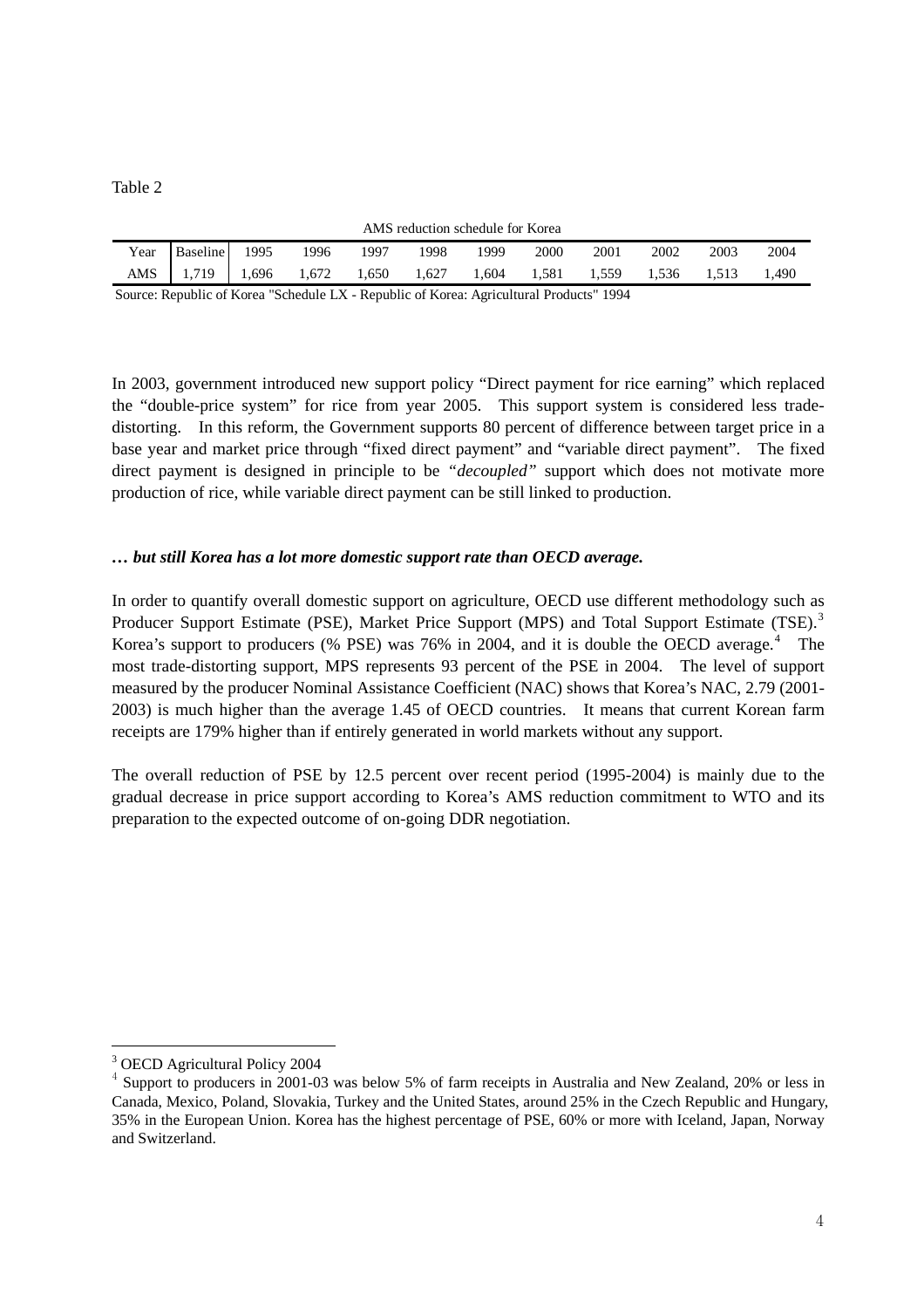| 1995<br>1996<br>1997<br>1999<br>2000<br>1998<br>2001<br>2002<br>2003                                                            | 2004<br>22,872 |
|---------------------------------------------------------------------------------------------------------------------------------|----------------|
|                                                                                                                                 |                |
| 21,827<br>21,987<br>18.708<br>19.173<br>17.313<br>21.445<br>20.881<br>19.367<br>20.620<br>Producer Support Estimate (Total)     |                |
| 17.639<br>18,330<br>18,030<br>16.324<br>20.547<br>20,865<br>19,633<br>20.479<br>18,855<br>Market Price Support (Total)          | 21,283         |
| Percentage PSE (PSE/Total                                                                                                       |                |
| 57<br>72<br>63<br>65<br>67<br>65<br>62<br>64<br>61<br>production value)                                                         | 63             |
| 93<br>MPS/PSE (Rice %)<br>91<br>95<br>94<br>94<br>94<br>96<br>96<br>94                                                          | 93             |
| 7.929<br>9.002<br>7.478<br>6.904<br>9.127<br>8.094<br>7,563<br>6.903<br>PSE (Rice)<br>6.370                                     | 8.112          |
| 7.209<br>7.287<br>MPS (Rice)<br>6.631<br>7.668<br>8.847<br>8.611<br>7.607<br>6.379<br>6.161                                     | 7.604          |
| 97<br>97<br>MPS/PSE (Rice %)<br>97<br>96<br>94<br>92<br>96<br>96<br>96                                                          | 94             |
| 57<br>72<br>67<br>63<br>65<br>62<br>65<br>Percentage PSE (Rice)<br>64<br>61                                                     | 63             |
| 21,387<br>23.229<br>24.323<br>22,038<br>21.451<br>24.433<br>25,030<br>25,596<br><b>Total Support Estimate (Total)</b><br>24,687 | 25,959         |
| Percentage TSE (expressed as share)                                                                                             |                |
| 4.77<br>5.53<br>4.73<br>4.33<br>of GDP, $%$ )<br>4.43<br>4.61<br>3.91<br>3.74<br>3.41                                           | 3.33           |

Source: OECD data set, 2005 and Korea Statistical Information System, 2006

#### Table 4

l

|           | <b>Production Support in Korea</b> |       |        |        |        |        |        |        |        |        |        |
|-----------|------------------------------------|-------|--------|--------|--------|--------|--------|--------|--------|--------|--------|
|           |                                    | 1986  | 1990   | 1995   | 1996   | 1999   | 2000   | 2001   | 2002   | 2003   | 2004   |
| Total     | <b>PSE</b>                         | 8,308 | 13.609 | 19,367 | 18,708 | 21.445 | 21,827 | 20,881 | 21,987 | 20,620 | 22,872 |
|           | Percentage PSE                     | 65    | 75     | 72     | 64     | 65     | 67     | 62     | 65     | 61     | 63     |
|           | Producer NAC                       | 2.89  | 3.93   | 3.57   | 2.78   | 2.90   | 2.99   | 2.63   | 2.88   | 2.59   | 2.67   |
| Rice      | <b>PSE</b>                         | 4,024 | 5.799  | 6,370  | 7.478  | 7,929  | 9,127  | 9,002  | 8,094  | 6,903  | 8,112  |
|           | Percentage PSE                     | 80    | 85     | 88     | 81     | 77     | 84     | 81     | 80     | 74     | 76     |
|           | Producer NAC                       | 5.03  | 6.87   | 8.13   | 5.25   | 4.26   | 6.39   | 5.16   | 5.07   | 3.83   | 4.18   |
| Barley    | <b>PSE</b>                         | 188   | 258    | 248    | 244    | 229    | 161    | 272    | 214    | 168    | 181    |
|           | Percentage PSE                     | 75    | 79     | 82     | 79     | 83     | 81     | 77     | 77     | 80     | 78     |
|           | Producer NAC                       | 3.94  | 4.65   | 5.56   | 4.75   | 5.92   | 5.25   | 4.37   | 4.42   | 4.91   | 4.56   |
| Oildseeds | <b>PSE</b>                         | 120   | 206    | 249    | 250    | 289    | 263    | 244    | 260    | 264    | 451    |
|           | Percentage PSE                     | 75    | 83     | 88     | 86     | 91     | 90     | 88     | 89     | 89     | 89     |
|           | Producer NAC                       | 4.03  | 5.72   | 8.59   | 7.26   | 10.72  | 10.35  | 8.31   | 9.25   | 9.00   | 8.70   |
| Milk      | <b>PSE</b>                         | 255   | 411    | 541    | 530    | 786    | 959    | 781    | 970    | 955    | 906    |
|           | Percentage PSE                     | 68    | 63     | 62     | 58     | 63     | 69     | 53     | 61     | 62     | 61     |
|           | Producer NAC                       | 3.16  | 2.72   | 2.66   | 2.39   | 2.72   | 3.21   | 2.15   | 2.57   | 2.66   | 2.57   |
| Beaf and  | <b>PSE</b>                         | 428   | 661    | 1,332  | 1,251  | 1,599  | 1,430  | 1,384  | 1,536  | 1,268  | 977    |
| veal      | Percentage PSE                     | 50    | 69     | 70     | 68     | 63     | 59     | 65     | 73     | 61     | 56     |
|           | Producer NAC                       | 1.99  | 3.19   | 3.39   | 3.13   | 2.67   | 2.45   | 2.88   | 3.71   | 2.54   | 2.29   |
|           | PSE in rice / Total PSE            | 0.48  | 0.43   | 0.33   | 0.40   | 0.37   | 0.42   | 0.43   | 0.37   | 0.33   | 0.35   |

Source: OECD, PSE/CSE database 2005

Producer Support Estimate (PSE): annual monetary value of gross transfers from consumers and taxpayers to farmers (billion won)

Producer Nominal Assitance Coefficient (Producer NAC): the ratio between the value of gross farm receits including support and gross farm receits valued at border prices

Consumer Nominal Assitance Coefficient (Consumer NAC): the ratio between the value of consumption expenditure on agricultural commodities (at farm gate) and that valued at border prices

Using distortionary coefficients, table 5 shows level of support measures to Korea's agriculture and particularly to rice farming. From the Producer NAC (Nominal assistance coefficient), we can estimate that ad valorem tariff equivalent of Korea's agricultural products is 167 percent<sup>[5](#page-4-0)</sup>

<span id="page-4-0"></span><sup>&</sup>lt;sup>5</sup> Producer NAC for year 2004, 2.67 means that farm receipts of this year is 167 percent higher than if entirely generated in world markets without any supports. Consumer NPC (Nominal protection coefficient) for year 2004, 3.98 means that the price paid by consumer to buy rice is 298 percent higher than the price in world market.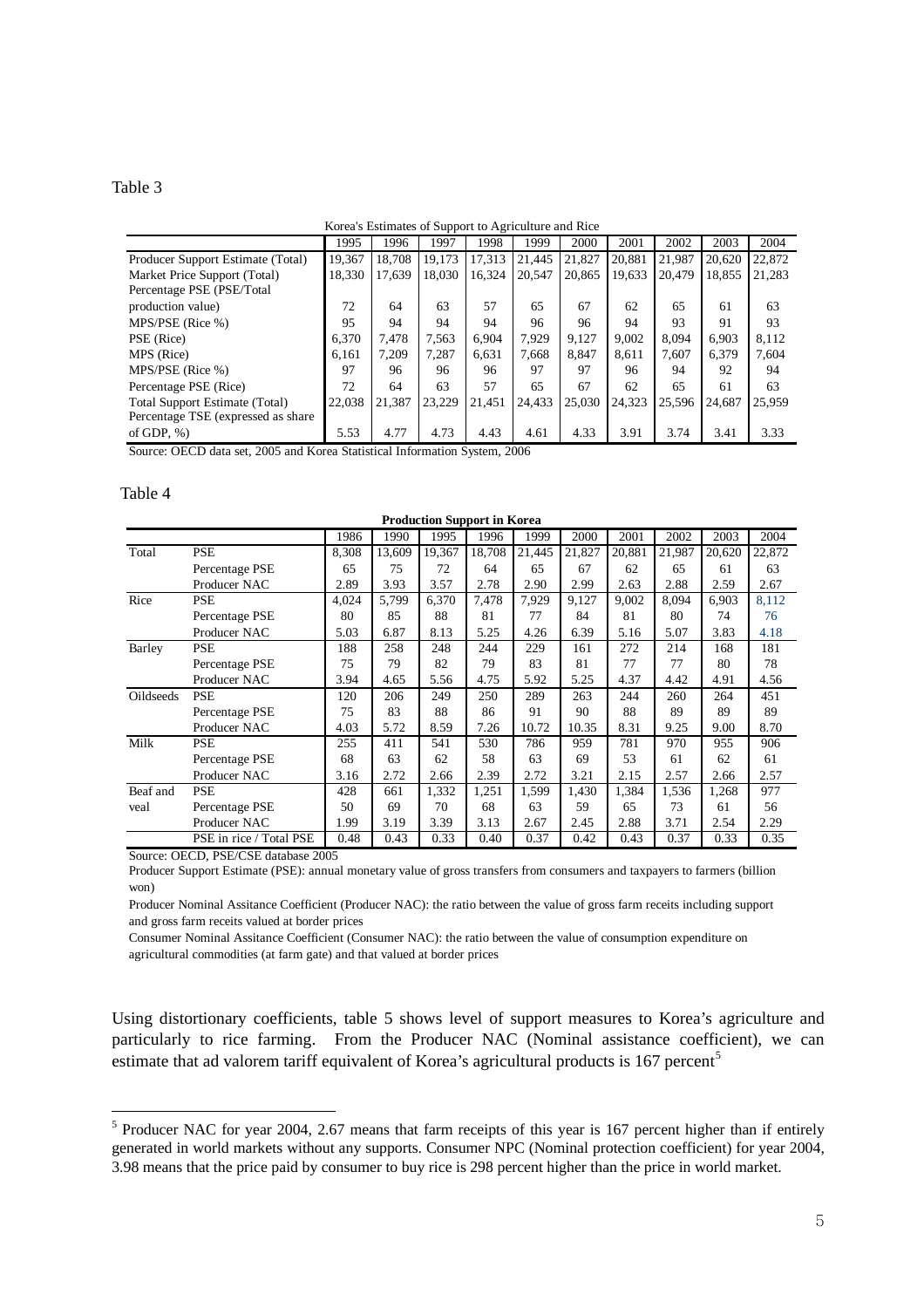l

|              |       |      |      |      | . .  | ~    |      |      |      |      |      |
|--------------|-------|------|------|------|------|------|------|------|------|------|------|
|              |       | 1995 | 996  | 199′ | 1998 | 1999 | 2000 | 2001 | 2002 | 2003 | 2004 |
| Producer NAC | Total | 3.57 | 2.78 | 2.71 | 2.30 | 2.90 | 2.99 | 2.63 | 2.88 | 2.59 | 2.67 |
| Producer NAC | Rice  | 8.13 | 5.25 | 4.83 | 3.63 | 4.26 | 6.39 | 5.16 | 5.07 | 3.83 | 4.18 |
| Producer NPC | Rice  | 7.90 | 5.09 | 4.69 | 3.53 | 4.15 | 6.22 | 4.98 | 4.83 | 3.62 | 3.98 |
| Consumer NAC | Total | 3.40 | 2.71 | 2.55 | 2.14 | 2.67 | 2.68 | 2.41 | 2.79 | 2.39 | 2.37 |
| Consumer NAC | Rice  | '.68 | 5.06 | 4.66 | 3.52 | 4.15 | 6.22 | 4.96 | 4.81 | 3.62 | 3.98 |
| Consumer NPC | Rice  | '.90 | 5.09 | 4.69 | 3.53 | 4.15 | 6.22 | 4.98 | 4.83 | 3.62 | 3.98 |

Distortionary coefficients of support to agriculture and rice

Source : OECD Agricultural Policies 2004

# *Korea's rice market has been highly protected by Minimum Market Access (MMA)…*

Opening of Korea's agricultural market started in limited way only after the Uruguay Round. Regarding rice imports the Korean Government had completely banned rice imports in order to protect domestic market. It allowed rice imports only for the years of poor harvest. When opening of rice market became an inevitable issue at the end of Uruguay Round under the pressure of rice importing countries, Korea agreed unwillingly to accept the partial opening of domestic market, not through fixing tariffs for rice, tariffication, but through Minimum Market Access for 10-year period (1995-2004).<sup>[6](#page-5-0)</sup> Rice imports had been scheduled to rise from 1 to 4 per cent of average domestic consumption as presented in table 6. Relatively low tariff (around 5 percent) had been imposed on rice imports within quota and protective high tariff had been imposed on rice imports out-of quota.<sup>[7](#page-5-1)</sup> In this agreement giving ten-year grace period, the modality of rice market opening at the end of this period was supposed to be decided at the expiration of the period without previous commitment.

This limited opening of rice market gave actually no signal to the price mechanism of market, because rice imported in MMA framework were allowed to be sold only to processing industries such as rice cookie making. Table 6 shows that actual quantity of rice imported has been negligible relative to Korea's total consumption. Korean consumers couldn't buy imported rice for purpose of meal. This means that rice imports of this period (1995-2004) doesn't have positive implication in consumer's welfare side. It is difficult to estimate welfare loss and rents probably enormous due to difference between domestic and international rice prices. The MMA commitment was rather in order to protect Korean farmers in the best possible way under the pressure of rice exporters and to gain adaptation period to prepare eventual market opening in agriculture.

<span id="page-5-0"></span><sup>&</sup>lt;sup>6</sup> Former President Kim, Young Sam (1993-1998) made a public promise at the presidential election campaign that he would block completely any opening of rice market at all efforts (November 23 1992 Donga-il-bo). However, on December 9 in 1993 Korea agreed to open its rice market in the MMA framework for 10-year period. 7  $\frac{1}{1}$  In case of Korea's rice import out-of quota rate has had no meaning, because fill ratio (actual imports/import

<span id="page-5-1"></span>quota) has been very low. Until now (2006) annual import quota has never been filled.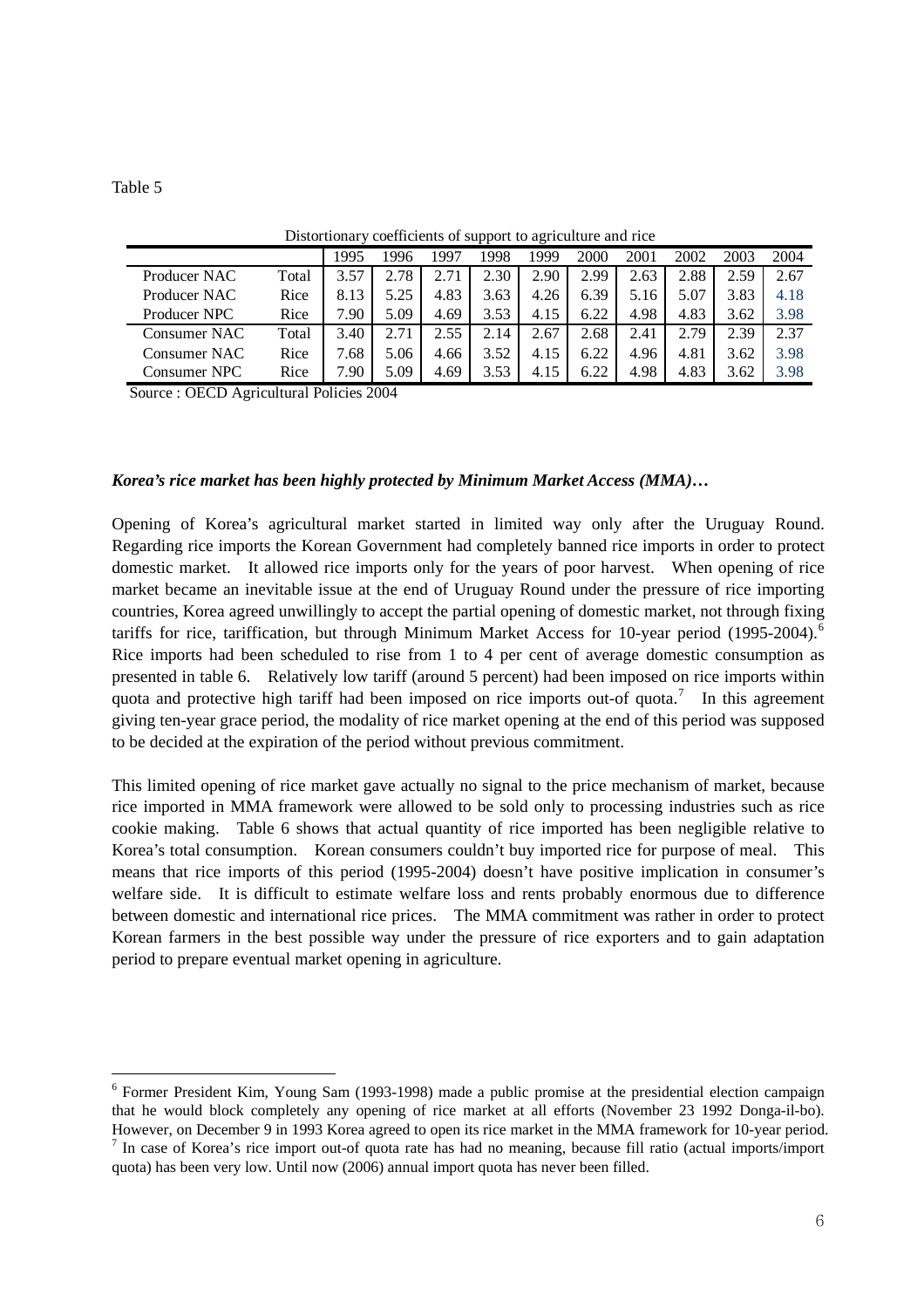l

| Year                     | Rice production in<br>Korea (ton) | MMA (ton) | MMA/Domestic<br>consumption $(\%)$ | Actual rice imports (ton) |  |
|--------------------------|-----------------------------------|-----------|------------------------------------|---------------------------|--|
| 1990                     | 5,605,979                         |           |                                    | $\Omega$                  |  |
| 1991                     | 5,384,388                         |           |                                    | $\Omega$                  |  |
| 1992                     | 5,330,826                         |           |                                    | 365                       |  |
| 1993                     | 4,749,562                         |           |                                    | 1,467                     |  |
| 1994                     | 5,059,764                         |           |                                    | 262                       |  |
| 1995 (first year of MMA) | 4,694,956                         | 51,307    | 1.00                               | 501                       |  |
| 1996                     | 5,322,962                         | 64,133    | 1.25                               | 102                       |  |
| 1997                     | 5,449,561                         | 76,960    | 1.50                               | 10                        |  |
| 1998                     | 5,096,879                         | 89,787    | 1.75                               | 74                        |  |
| 1999                     | 5,262,700                         | 102,614   | 2.00                               | 263                       |  |
| 2000                     | 5,290,771                         | 102,614   | 2.00                               | 62                        |  |
| 2001                     | 5,514,796                         | 128,267   | 2.50                               | 87                        |  |
| 2002                     | 4,926,746                         | 153,920   | 3.00                               | 102                       |  |
| 2003                     | 4,451,135                         | 179,574   | 3.50                               | 94                        |  |
| 2004                     | 5,000,149                         | 205,228   | 4.00                               | 281                       |  |

Rice production, Minimum Market Access for Korean rice market and rice imports in Korea

Source: Republic of Korea "Schedule LX - Republic of Korea: Agricultural Products" 1994 Korea Agricultural Trade Information 2006 www.kati.org In-quota tariff in the MMA is 5 percent and out-of-quota tariff has not been applied due to the low fill ratio of quota.

### *…and Korea starts to open its rice market only through extending the MMA*

Coming to the expiration of 10-year MMA commitment in 2004, Korea had to decide once more the modality of opening of its rice market. Instead of adopting the tariff based system such as Japan and Chinese Taipei did, Korea, however, notified to the WTO secretariat its intention to extend its MMA framework over a 10-year period more.<sup>[8](#page-6-0)</sup> Korea's farming household desired strongly to protect domestic rice market and public opinion was still hostile to the market opening with tariff based system. Under the increasing pressure of the market opening, this extension of MMA with more import quota was expected as a possible best option. To begin with USA in May 2004 Korea negotiated this commitment on bilateral basis. After following 50 negotiations with 9 rice exporting countries, Korea submitted its Country Schedule agreement to the WTO secretariat in the end of 2004.

This agreement was submitted to the Korean Parliament to be ratified and gave rise to strong oppositions between political groups. There are various levels and attitudes of oppositions to this agreement. One of general opinions which dominated opposition groups is that agriculture, especially rice, should be excluded from the negotiation agenda with following reasons; first of all rice farming

<span id="page-6-0"></span><sup>&</sup>lt;sup>8</sup> Japan had 6-year period of MMA commitment at the end of the Uruguay Round for its rice imports. In 1999, 2 years before its expiration, Japan adopted tariff based system "tariffication" of its rice imports. Its tariff rate on imported rice at the beginning of tariffication was 402yen/kg (approximately 1,152 percent if calculated in ad valorem tariff ). Joining to the WTO in 2002, Chinese Taipei had only one-year grace period before adopting tariff based system for imported rice. Its tariff rate was 45NT/kg (approximately 475 percent if calculated in ad valorem tariff) at the beginning of tariffication.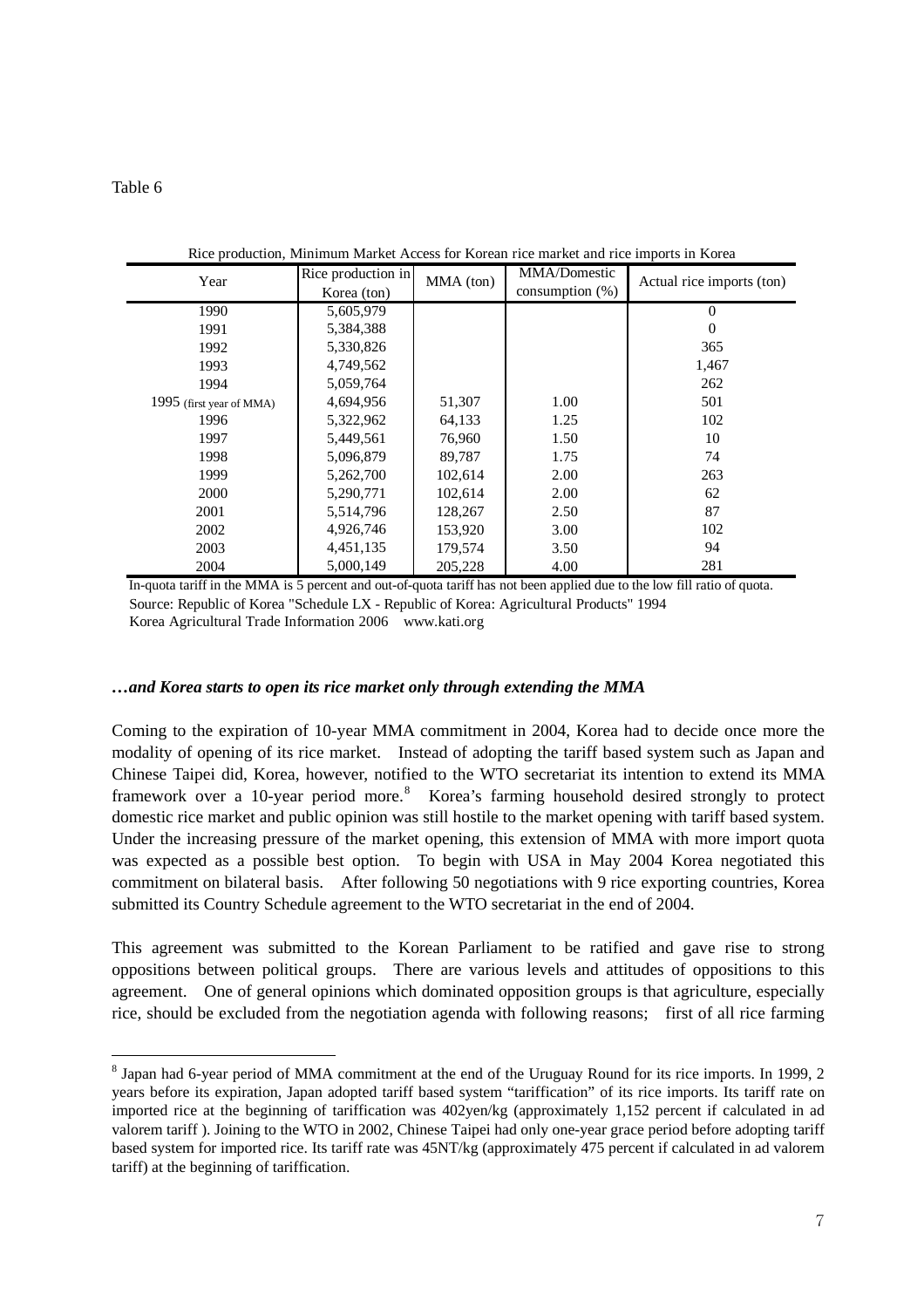is still important economic activity in rural areas which engage more than 3 millions of population. Due to ageing of farming population, it is very hard for them to change a job. Secondly, the selfsufficiency of food is important for food security. Thirdly the agriculture has important role in territorial balance and conservation of environment. In addition to these reasons there is certain mistrust on trade negotiation in general due to its lack of transparence, which might victimize rice farming. After strong opposition of Farmers' Unions and groups of deputies, this agreement was finally ratified on November 23 2005 (139 ayes against 61 noes with 23 abstentions and 76 non-participation).<sup>[9](#page-7-0)</sup>

Under the second 10-year period of MMA agreement (2005-2014), the minimum-access import quota will almost double from 4 percent in 2004 to almost 8 percent in 2014.<sup>[10](#page-7-1)</sup> The tariff within the quota will remain at 5 percent, but there is no provision or mention for imports above the quota. The Korean government is committed to resell a portion of the imported rice into the Korean market for final consumer use as a meal as shown in following table. (10 percent of MMA in 2005 and 30 percent of MMA in 2010).

The minimum import quota for 2005-14 is divided into two sections as presented in tables 7 and 8. One section, consisting of the 205,228-ton quota size reached in 2004, is to be divided each year among four exporting countries. A second section, consisting of the increments added to the quota each year, 2005-14, is open to exporters on a most-favored-nation (MFN) basis, so that exporters in any country that has MFN standing with Korea can try to sell rice within the quota. The initial MFN section of the quota in 2005 is 20,347 tons, and the quota increases by 20,347 tons each year thereafter, until the total quota size is 408,700 tons (7.96 percent of base year's consumption), with the MFN section equal to 203,472 tons in 2014. For the negotiation side, this dual MMA allocation has an advantage. It guarantees interests of existing large exporters and equally, it allows the market entry of new exporters, so that it facilitates to reach a compromise with different countries. At anytime for the years 2005-14, it is possible to convert this MMA system to tariffication and the tariff in this case is fixed by the ongoing DDA agricultural negotiations.

<span id="page-7-0"></span> $9 \text{ Most of no votes came from the opposition party (Grand National Party - ayes: 30, noes: 51, abstraction: 18 non$ participation: 28) and deputies from rural areas. The strongest opposition group, all deputies of Democratic Labor's Party (leftist party) and Democratic Party refused to participate in voting except one deputy of DP who voted for no.

<span id="page-7-1"></span><sup>&</sup>lt;sup>10</sup> This MMA import quota is calculated according to base year (1988-1990) of rice consumption. In fact Korea's rice consumption has been decreasing since then and so it is estimated that the actual import in 2014 will reach 11.8 percent of estimated total rice consumption of 346,700 ton.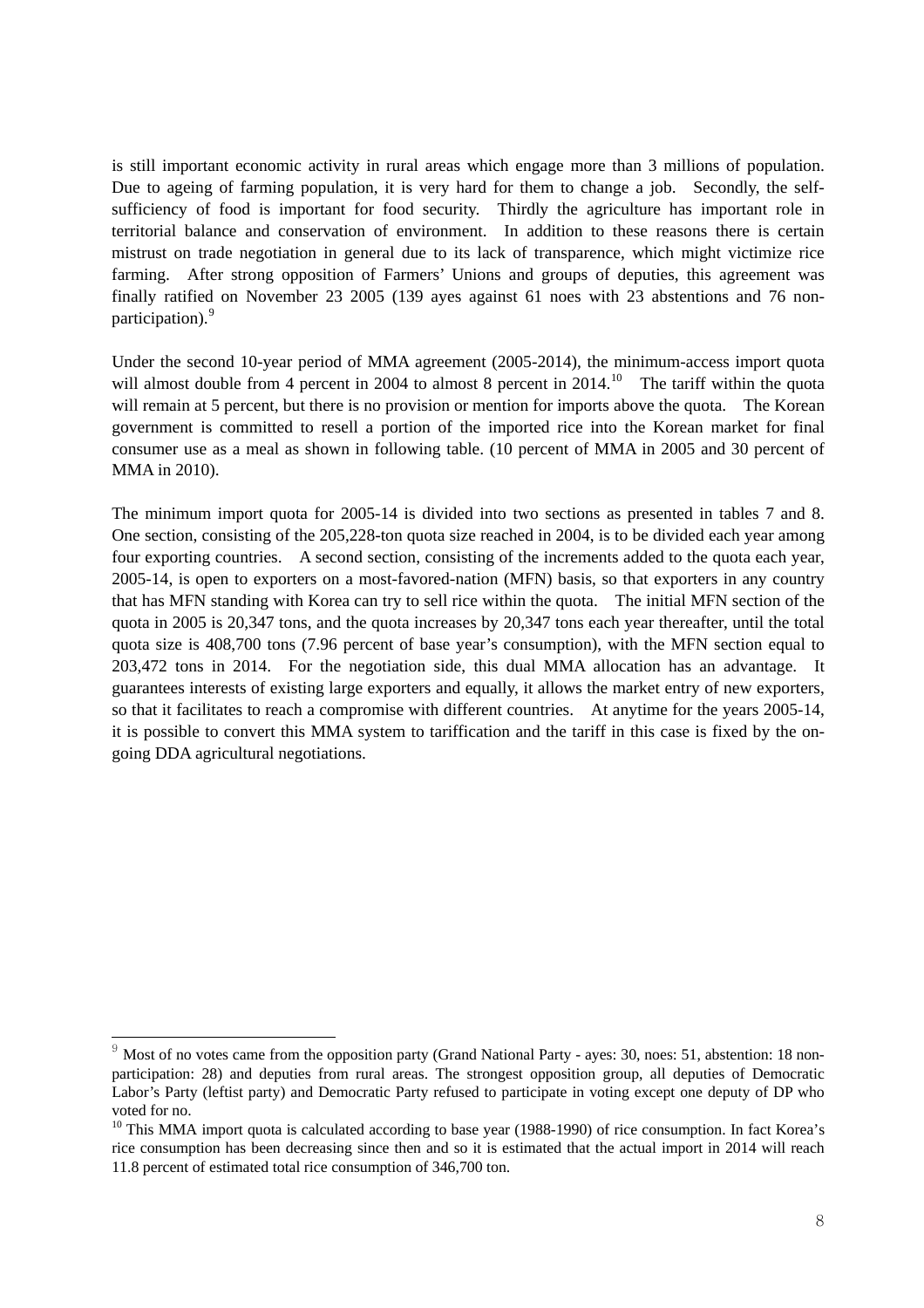Minimum Market Access Import commitment on rice, 2005-14

| Year | Tons    | Sale at market*<br>(% of total quota) | Year | Tons    | Sale at market<br>(% of total quota) |
|------|---------|---------------------------------------|------|---------|--------------------------------------|
| 2005 | 225,575 | 10                                    | 2010 | 327,311 | 30                                   |
| 2006 | 245,922 | 14                                    | 2011 | 347,658 | 30                                   |
| 2007 | 266,269 | 18                                    | 2012 | 368,006 | 30                                   |
| 2008 | 286,617 | 22                                    | 2013 | 388,353 | 30                                   |
| 2009 | 306.964 | 26                                    | 2014 | 408,700 | 30                                   |

Source: Lee and al. (2003)

Note: Sale at market means that the imported rice should be sold to final consumer for the purpose of meal

Table 8

l

| Kice import quota    |             |  |  |  |  |  |
|----------------------|-------------|--|--|--|--|--|
| Country              | Quota (ton) |  |  |  |  |  |
| China                | 116,159     |  |  |  |  |  |
| <b>United States</b> | 50,076      |  |  |  |  |  |
| Thailand             | 29,963      |  |  |  |  |  |
| Australia            | 29,963      |  |  |  |  |  |
|                      |             |  |  |  |  |  |

Rice in the control of the control of the control of the control of the control of the control of the control of the control of the control of the control of the control of the control of the control of the control of the

Source: Kim and al. (2003)

This situation is analyzed in graph 1 in welfare point of view. First of all, we consider world supply of rice is infinitely elastistic, because world rice production is huge relative to Korea's rice demand.<sup>[11](#page-8-0)</sup> So it is represented by horizontal line *Sw*. And then Korea's domestic rice supply curve is *Sk* and its demand curve is *Dk* which is not much elastistic to price change, because rice is staple food in Korea, of which demand is not much influenced by the price fluctuation.<sup>[12](#page-8-1)</sup>

When the MMA commitment is fully completed, the 8 percent of Korea's domestic consumption is allocated to foreign supplier as quota. Currently, in-quota tariff is 5 percent *(Pt-Pw)*. For the out-ofquota tariff, there is no provision on it. We can only estimate possible out-of quota rate on tariff equivalent basis between 350 and 400 percent.<sup>[13](#page-8-2)</sup> In free trade case with 0 tariff on rice, total rice demand is *OY'*. With 5 percent of in-quota tariff and 356 percent of out-of-quota tariff, domestic

<span id="page-8-0"></span><sup>&</sup>lt;sup>11</sup> The world rice production in 2004 is 605,584 thousands ton. And Korea's rice production in 2004 is 6,945 thousands ton, representing 1.1 percent of world production. (Source: FAO, 2006)

<span id="page-8-1"></span><sup>&</sup>lt;sup>12</sup> In general production curves of agricultural products are inelastistic. For rice in Korea, it seems more inelastistic due to government's annual price setting. Korea had used until 2005 the public purchase system of rice, in which the Government set its rice purchase price, being based on the expected production, its rice stock and farming household income. Farmers could decide whether to sell their rice to public agency with this price or to sell directly to market. Due to this system, Korea's rice production is somewhat immune to market mechanism of price setting. For demand side, rice demand curve is not elasticitic either, because rice is staple food in Korea. According to the Ministry of Agriculture, Korea (2004) rice (own price) demand elasticity is –0.31.<br><sup>13</sup> This estimated tariff equivalence is estimated from Consumer NPC (nominal protection coefficient) from the

<span id="page-8-2"></span>OECD. The 5 year average (2000-2004) of Consumer NPC is 4.72. This means that the price consumers pay to buy rice in Korea is 372 percent higher than if freely purchased from world market. In this case, we use tariff estimates of 356% from OECD data set 2005).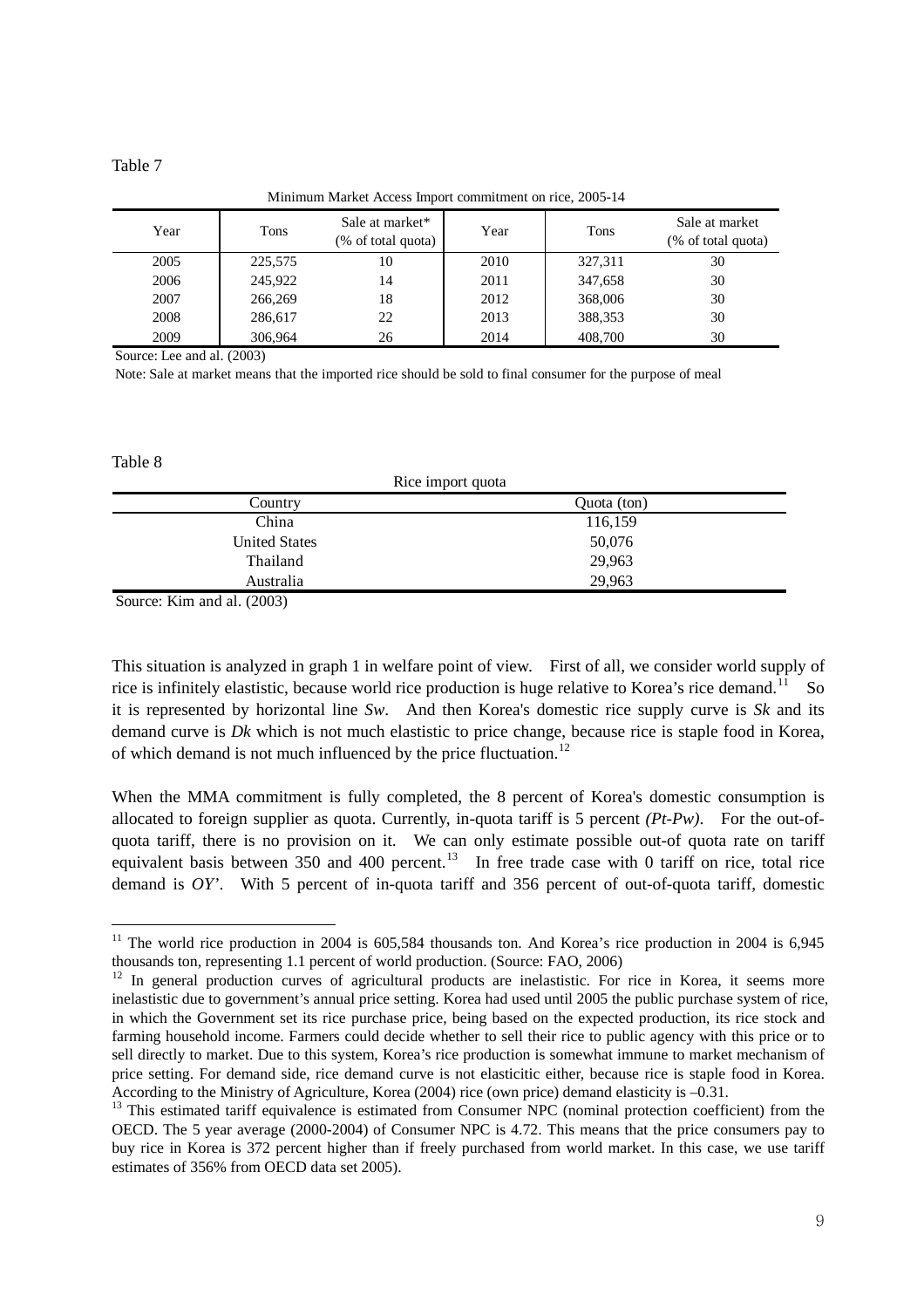supply is *XY* and foreign supply is *OX* (on which 5 percent low tariff applied). With this prohibitive out-of quota tariff, all possible imports beyond quota are completely blocked. The combined rice supply curve is a line which connects *Pt*, *a* and *b*.

In that case, it should be noticed that there are two parts (triangles) which are surcharged due to tariff and quota. First part "inefficiency loss" occurs due to the fact that inefficient domestic suppliers produce rice instead of efficient foreign suppliers. Second part "deadweight loss" is due to the loss of possible transaction. Korean farmers are protected from competition from foreign suppliers through this combination of tariff and quota. We estimate more than 3 billion US dollars as inefficiency loss and 1.24 million dollars as deadweight loss. One of problems of this protection is that there is a considerable rent, which may motivate intermediaries to be engaged in active lobbying to obtain imports license. In the graph, the rent is 5.2 billion US dollars, while the tariff revenue on 8 percent of MMA quota (408,700 tons) is only 7,4 million US dollars. Tariffication of quota can eliminate this rent seeking possibility.<sup>[14](#page-9-0)</sup> The part XY is supplied by domestic suppliers and domestic suppliers surplus is estimated 3 billion US dollars.<sup>[15](#page-9-1)</sup>



Graph 1. Tariff and quota protection of Korea's rice market

Given that Korea just obtained 10 years more MMA extension for the tariffication of rice, there is a question whether this MMA extension is rather fundamental solution to the Korean rice farming. For

<span id="page-9-0"></span><sup>&</sup>lt;sup>14</sup> For the rice price (CIP basis from origin to Korea) in world market, we used the average rice price (363 US dollars /ton) of 5 years (2000-2004) in OECD data set 2005.

<span id="page-9-1"></span><sup>&</sup>lt;sup>15</sup> See Annex for detailed information.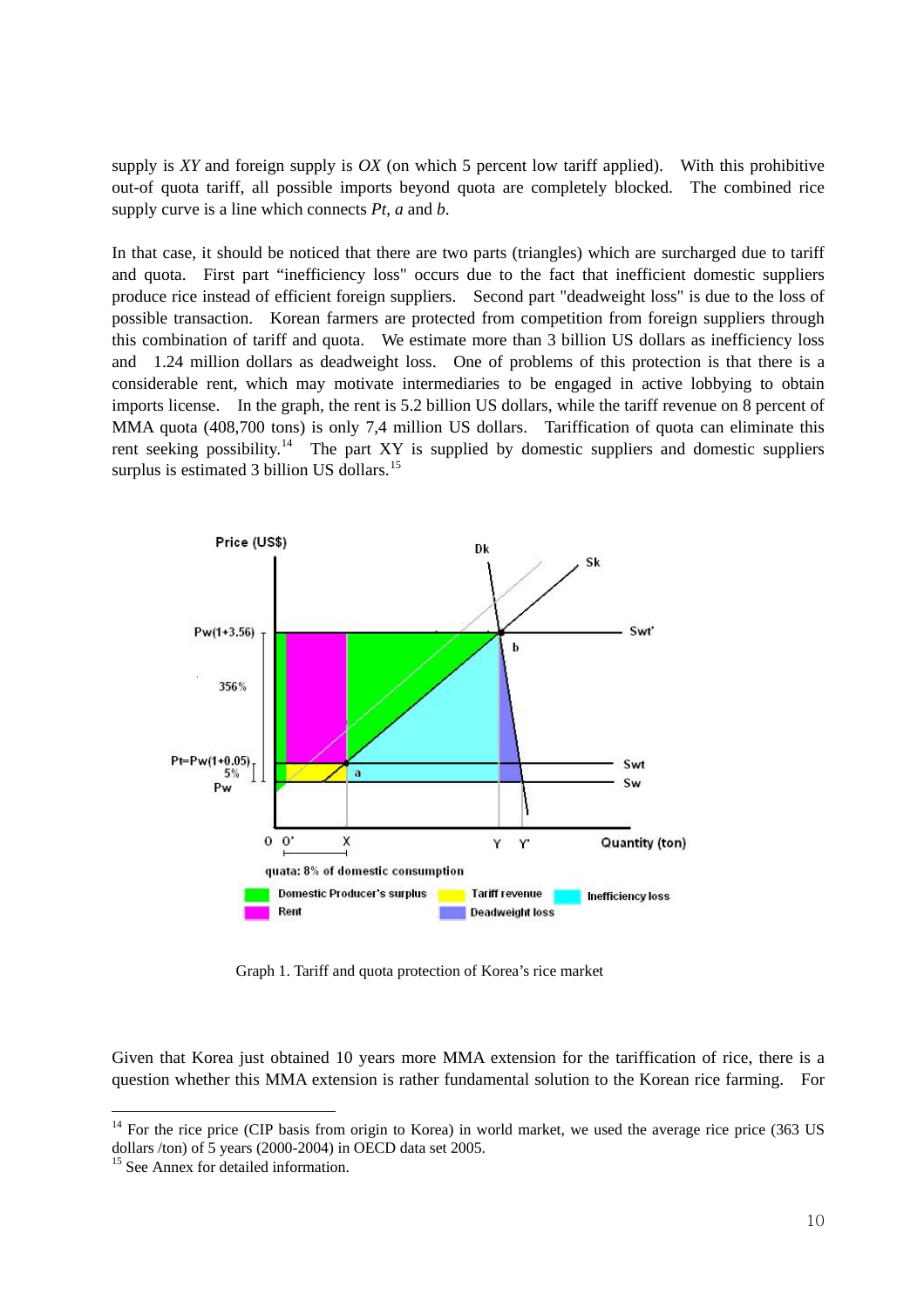the 10 years 2005-2014, the tariff (out-quota) on rice will decline continuously. If this MMA extension 2005-2014 will be expired without its renewal, the tariff on rice at the first year of the tariffication in 2015 will be a lot lower than current tariff. So if the price gap between Korean rice and imported rice is not reduced, the impact of tariffication is expected quite strong. Recent study (Seo and al.) propose how much the price of Korean-produced rice should lowered to be competitive vis-àvis imported rice. Supposing that tariff reduction schedule under the DDA are implemented from 2008 and so tariff on imported rice 400 percent is reduced by 25 percent for 5 years (transitory period), the import price of rice including tariff will be 1,721 US dollars/ton in 2014. Currently Korean-produced rice price is 1,378 US dollars/ton.<sup>[16](#page-10-0)</sup> To be competitive vis-à-vis foreign produced rice in 2014, the price of Korean rice should be lowered by more than 2 percent each year over the same period.

# **Concluding remarks**

Korea has had rather defensive strategy for trade negotiation as a whole, mainly due to its concern in agriculture. What does Korea's case propose us as a lesson and reference in the multilateral trade negotiation?

First of all, in one single country it is possible that two categories of contradicting industries exist; industries of the first category are highly competitive not only in domestic market but also in international market. Tariff rates of their products are generally low and they are oriented toward foreign market. Some industries consider their domestic market just auxiliary to more large international market. But in same country there are also non competitive industries which are highly protected by tariff and non-tariff barriers. Korea's semiconductor, ship building and IT industries are in the first category and agriculture is well in the second category. In this case, tariff rates become non-consistent with possible double structure. When it comes to overall tariff cuts, benefits from the tariff cuts are asymmetric and become potential cause of conflict, if a proper distribution mechanism or proper functioning of market are not well established. Whether the country liberalizes its trade or not, these asymmetric benefits arise. In Korea agriculture represent only 2.7 percent of the economy, employing only 3.7 percent of its total population. Nevertheless, Korea's case shows us that agriculture determines in large part the Korea's overall trade policy.

Secondly Korea's case says that it is not easy to increase productivity in agriculture relative to manufacturing sectors, if natural and structural reasons – geography, weather etc.- matter. In Korea's agriculture modernization is quite well accomplished for last decades, but it has limits and is hardly expected to be competitive vis-à-vis large agricultural countries.

Thirdly, while trade negotiation in the WTO is on multilateral basis, bilateral negotiations are also important and affecting multilateral negotiations. For MMA extension for rice 10-year period more, Korea negotiated this commitment on bilateral basis and conducted 50 negotiations with 9 rice exporting countries. It should negotiate also on a bilateral basis with other countries on its developing country status. It is possible to expect that this negotiation would be done at the expense of its first negotiation objective, rejecting tariff cap method. In the trend of bilateral Free Trade Agreement in which most of countries started being engaged, the relation between bilateral and multilateral negotiations seems to be increasingly more important.

<span id="page-10-0"></span> $16$  1 US dollar = 1,152 won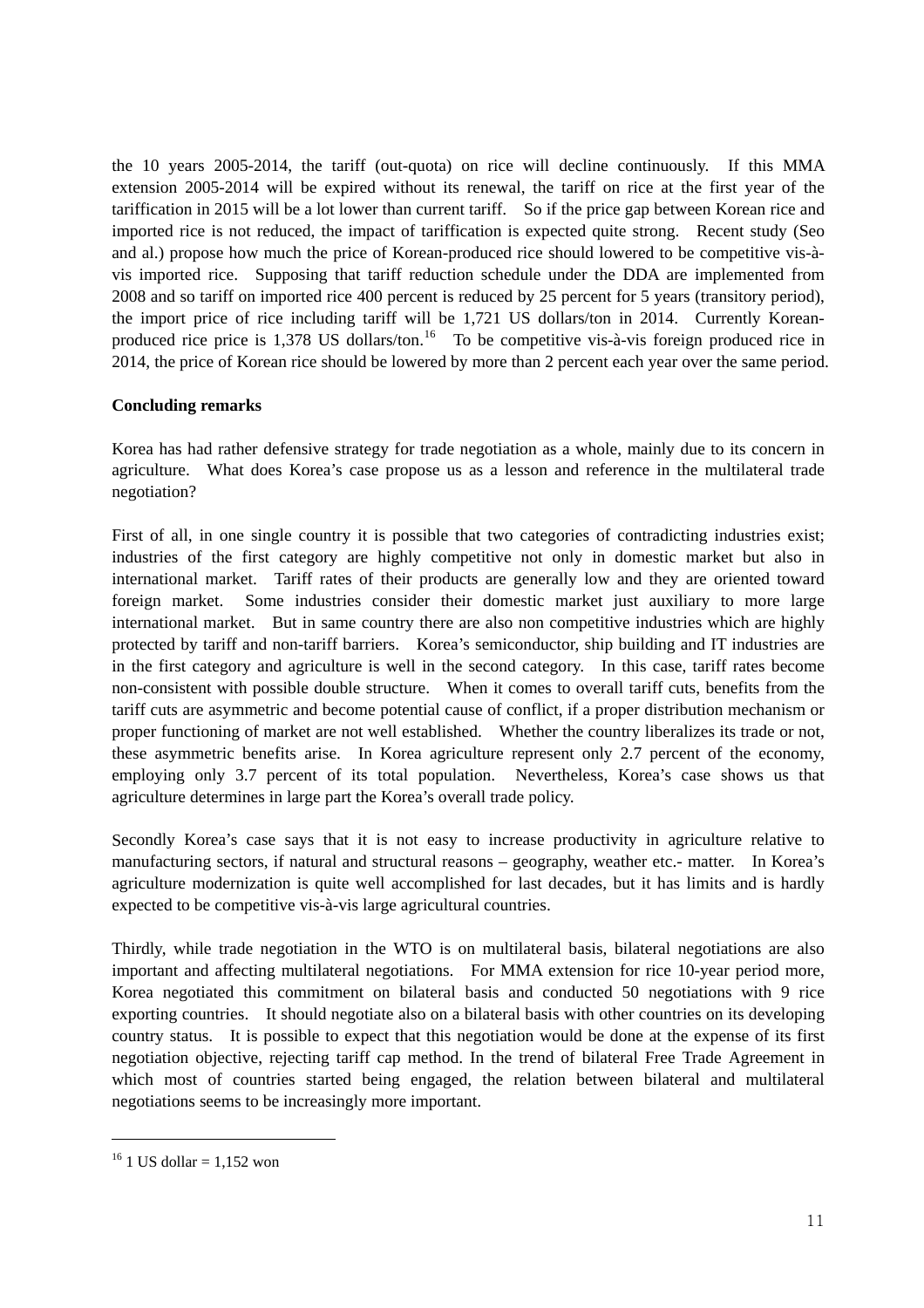# **Annex**

#### **International and domestic rice prices and tariff estimates Welfare effects of Rice market protection in MMA schedule, tariffication and liberalization**

| Year                                                                                                                                                                            | 2000         | 2001                                                                            | 2002         | 2003         | 2004         | Average price of 5-<br>year (2000-2005) |
|---------------------------------------------------------------------------------------------------------------------------------------------------------------------------------|--------------|---------------------------------------------------------------------------------|--------------|--------------|--------------|-----------------------------------------|
| International rice price (CIF basis),<br>(US\$/ton)<br>Korea's rice price (farm gate level),                                                                                    | 283          | 304                                                                             | 322          | 460          | 443          | 363                                     |
| (US\$/ton)<br>Protective tariff estimates (%)                                                                                                                                   | 1,762<br>522 | 1,514<br>398                                                                    | 1,556<br>383 | 1,663<br>262 | 1,763<br>298 | 1,652<br>356                            |
| In-quota tariff of MMA (%)<br>Korea's base year (1988-1990) rice<br>production (ton)<br>MMA quota of 8 percent (ton)                                                            |              | 5<br>5,134,400<br>408,700                                                       |              |              |              |                                         |
| Case 1. Marekt protection in MMA framework (US\$)                                                                                                                               |              |                                                                                 |              |              |              |                                         |
| Tariff revenue (5%) for the MMA<br>imports<br>Rent<br>Domestic Producer's surplus<br>Inefficiency loss<br>Deadweight loss<br>Own price demand elasticity of rice<br>(negative)* |              | 7,409,038<br>519,499,253<br>3,003,422,586<br>3,089,091,517<br>1,242,297<br>0.31 |              |              |              |                                         |
| Case 2. Tariffication, 356% (supposing imports are 8 percent by construction) (US\$)                                                                                            |              |                                                                                 |              |              |              |                                         |
| Tariff revenue (356%) for the MMA<br>imports<br>Domestic Producer's surplus<br>Inefficiency loss<br>Deadweight loss                                                             |              | 526,908,292<br>3,046,257,052<br>3,046,257,052<br>1,242,297                      |              |              |              |                                         |
| Case 3. Complete liberalization of rice market (US\$)                                                                                                                           |              |                                                                                 |              |              |              |                                         |
| Consumer surplus                                                                                                                                                                |              | 6,620,664,692                                                                   |              |              |              |                                         |
|                                                                                                                                                                                 |              |                                                                                 |              |              |              |                                         |

Source: Personal elaboration based on OECD data set 2005

Note\*: Demand elasticity from Ministry of Agriculture, Korea, 2004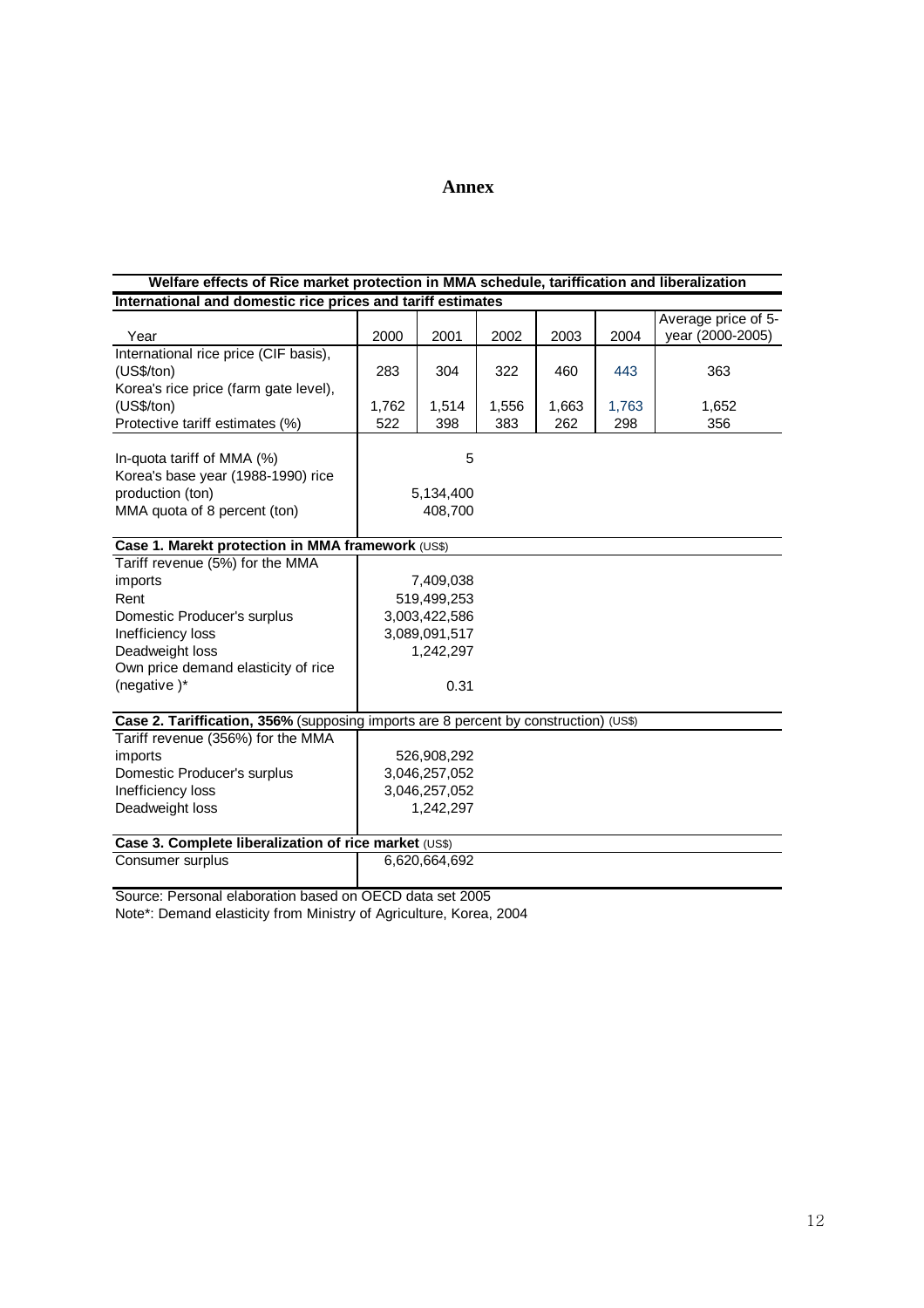# **References**

### Reference in English

- Ahn, Duk-Geun, "*Modality of Korea-Japan FTA: From the perspective of Korea*", Asian Network of Economic Policy Research (ANEPR) 2003-2004 "Asia in Search of a New Orde"r 16-17 January 2004 -
- APEC (2003), IAP Study Report Korea 2002, August, Phuket. -
- Beghin, John C.,and Park, Sung Joon, "*Food Security and Agricultural Protection in South Korea*", Center for Agricultural and Rural Development Working Paper 01-WP 284, September 2001 -
- Diao, Xinshen and Dyck, John, "*Structural Change and Agricultural Protection: Costs of Korean Agricultural Policy, 1975 and 1990*", United States Department of Agriculture Agricultural Economic Report 809, March 2002 -
- Economic indicators Republic of Korea, Earth Trend Country Profiles 2003 -
- Ho-Chul Lee, Mary P. McNulty, "*East Asia's Dynamic Development Model and the Republic of Korea's Experiences*", Policy Research Working Paper World Bank No. 2987, March 2003 -
- Jo, Tae-Hee, "*Structural Changes of the Korean Economy: The 1997 crisis and alternative economic policy*", University of Missouri, December 3, 2003 -
- Lee, Yong-Kee and Kim, Hanho, *"Korean Agriculture after the Uruguay Round and World Agricultural Policy Reform",* Paper presented at the International Conference Agricultural policy reform and the WTO "Where are we heading?" Capri (Italy), June 23-26, 2003 -
- OECD Agricultural Policies, 2004 -
- Review of the Korean Economy 1999, Bank of Korea, 1999 -
- Specialization index of Republic of Korea, ITC 2004 -
- UN (2003), World Investment Report 2003, New York. -
- WTO, Trade Policy Review, Republic of Korea, 2004 WT/TPR/S/137 -

### **eferences in Korean R**

- Oh, Se-Hwan, "Market shares analysis of Korean products in US, Japan and China", Korea-Japan Trade and Industry Meeting, March 2004, www.kjmeeting.or.kr
- Woo, Chun-Sik, Korea's industrial competitiveness and its implication, Korea Development Institute, April 2004 Available at http://epic.kdi.re.kr/nara/200404/20040423.pdf
- Bae, Min-Geun, "Korea's main export industries and their competitiveness" Weekly LG Economy, 22 June 2005
- Kim, Jung-Gi, "Korea's FTAs and impacts on the agriculture", Korean Applied Economic Association, September 2003
- Kang, Moon-Sung, "Issues at Hong Kong WTO Ministerial and its prospects", KIEP World Economic Update, 22 December 2005
- Lee, Hyun-Ok and Summer, Daniel, "Rice exports and world production", Korea Rural Economic Institute, 2005, available at http://aglook.krei.re.kr/down/oy2005/hwp/2005oy01\_hwp.pdf
- Um, Mi-Jeong, "Technical innovation system in Korea", Science and Technology Policy Institute, 2004, Available at http://www.stepi.re.kr/upload/product\_stp/note-146.pdf
- Seo, Jin-Kyo and Kim, Bae-Sung, Prospect of the Korean rice farming after rice trade negotiations", Korea Rural Economic Institute, 2005, Available at http://aglook.krei.re.kr/down/oy2005/hwp/2005oy02\_hwp.pdf